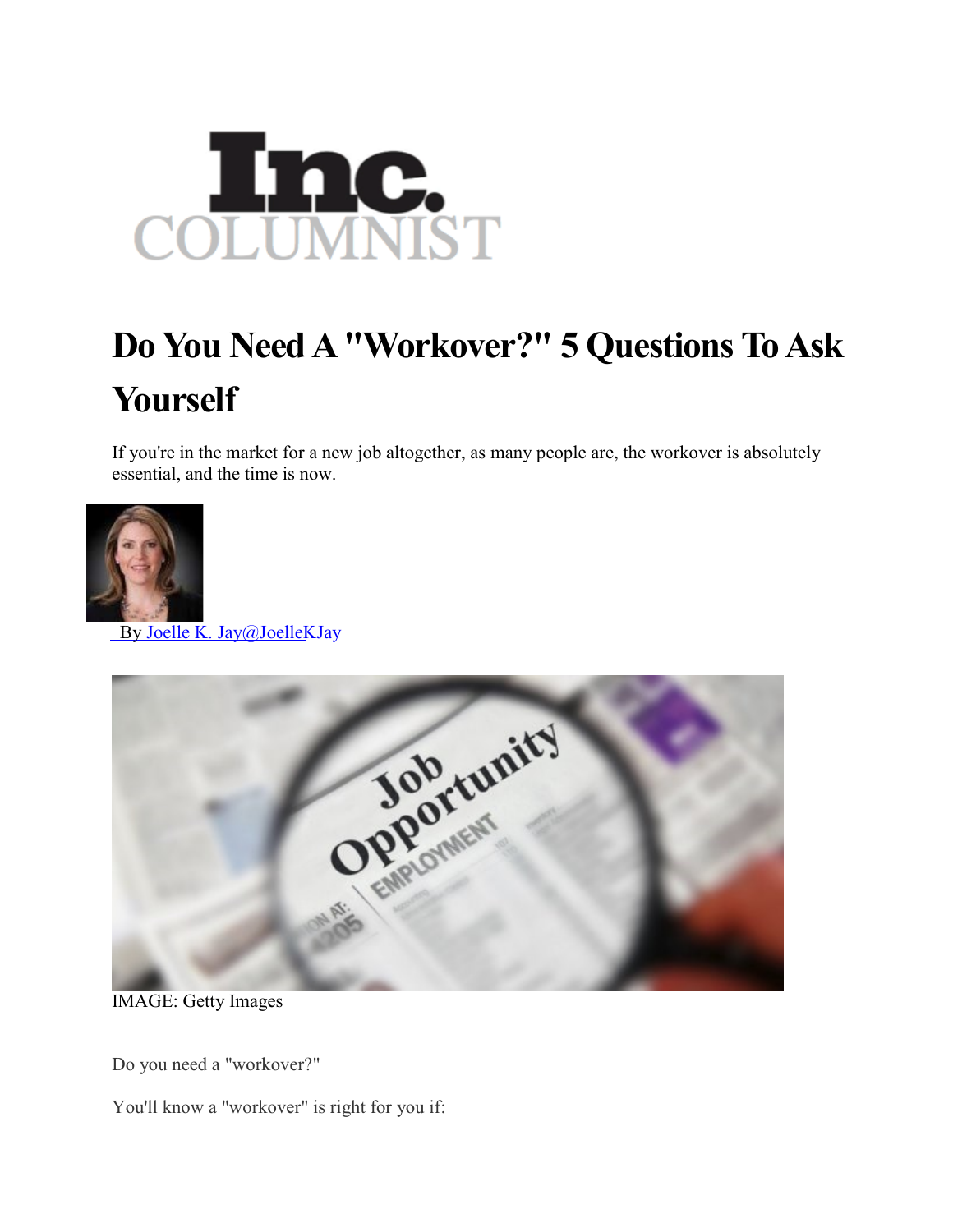- You want to spruce up your reputation with clients and co-workers.
- You want to improve the value you provide.
- You're looking for a new job, a new position, or a new company.

You'll know you need a makeover if you love the idea of reinventing yourself or elevating yourself to a whole new level. Showing up differently. Stronger. More compelling. You.... only better.

So what, exactly is a workover? It's a new take on the old model of you. Think of it as a work makeover. A positive calling-out of your very best traits to show you in your very best light. And who knows what can happen from there! New opportunities, new challenges, new successes.

Everyone needs a workover eventually. No one wants to be caught in last years' shoes or a hairstyle from their high school days. But it happens anyway. You get settled in a routine and become satisfied with the status quo. Don't let that happen - you've got to keep current.

If you're in the market for a new job altogether, as many people are, the workover is absolutely essential, and the time is now.

Once you've had your workover, you'll discover how much more is possible for you at work--a sense of fulfillment, the opportunity to do what you're passionate about, and the ability to rise above the fray to land (or create) the job of your dreams--not just the job you're most qualified, or whatever job come along first.

It's a win-win situation for many entrepreneurs: you're jumping out of your comfort zone to face boundless growth, and at the same time you're aligning yourself with your passion.

In my workover series, I'm looking forward to helping you to discover--and follow--your passion, and turning that passion into your next career move! Later, in an upcoming column, I will be walking you through the process of giving yourself a workover, but for today, let me start you off with an assignment to get you thinking.

Try these five questions to decide if a workover is right for you:

- Are you ready to refresh your reputation with clients, co-workers, the market or your bosss?
- If yes, what specifically appeals to you about a workover?
- What will change for you when you have overhauled your professional "look and feel?"
- What, specifically, do you want to change or improve?
- What would you want to retain and *not* change--the part of your work and work 'presence' you already love?

Anthony Smith, author of *The Taboos of Leadership: The 10 Secrets No One Will Tell You About Leaders and What They Really Think*, calls this his 3 C's model: What can you celebrate? What would you like to change? And where are you coping with what you've got? Gaining this level of clarity will focus your workover and position you to quickly become the new model of success you have in mine. Get ready for a professional transformation.